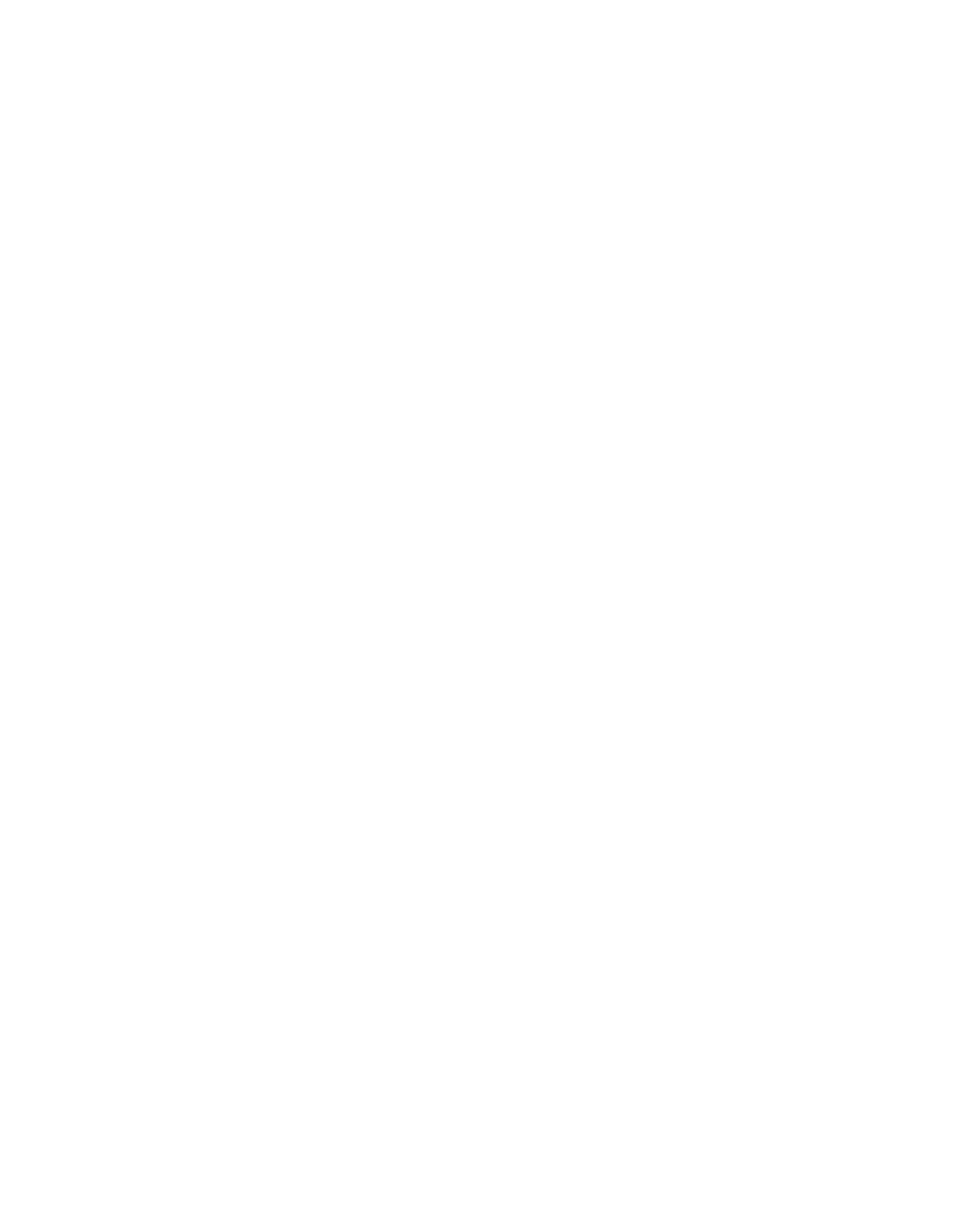#### **Complimentary Version DECODING SURVEYS** Form A

#### Contents

 $\circ$ 

© 2010 Really Great Reading® • COMPLIMENTARY VERSION-DIAGNOSTIC DECODING SURVEYS

Ő

**DIAGNOSTIC**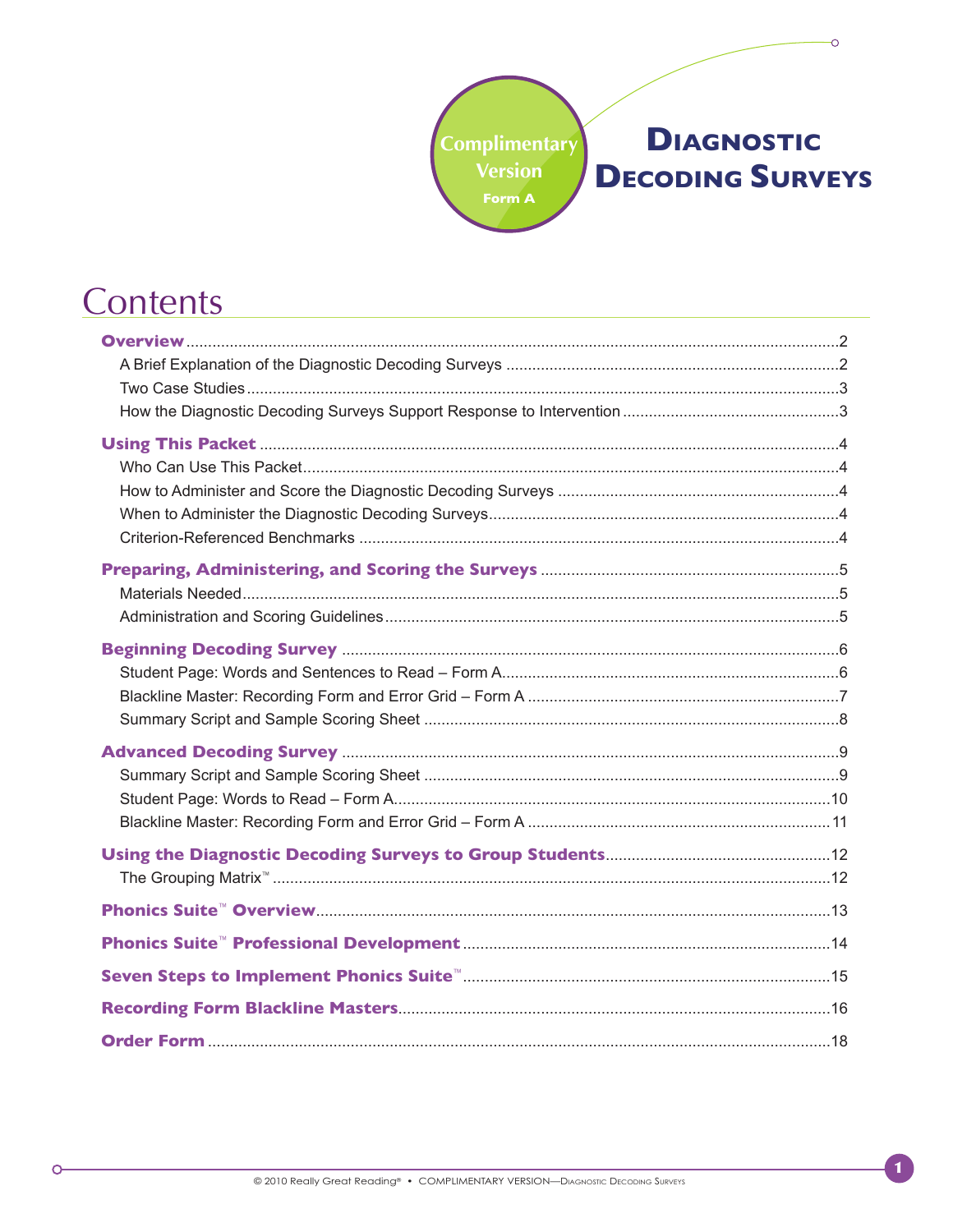#### **Overview**

2

#### A Brief Explanation of the Diagnostic Decoding Surveys



When students cannot decode words accurately, their fluency and comprehension of text are affected. Quick, informal diagnostic assessment of a student's decoding skills is the critical first step toward planning effective reading instruction. Teachers who can identify exactly which skills a student has mastered and which skills are weak will be able to group and instruct their students effectively and efficiently.

No matter their age, most struggling readers have weaknesses in basic reading skills. The Diagnostic Decoding Surveys contained in this packet allow teachers to:

- Assess the basic and advanced decoding skills of readers of almost any age
- Establish whether a student has gaps in his/her phonics knowledge and pinpoint specific phonics weaknesses
- Determine whether the decoding skills are being established at an appropriate pace (by comparing the results against some criterion benchmarks by grade and phase of year)

The Beginning Decoding Survey assesses students' ability to read high-frequency words and single-syllable decodable words with short vowels, digraphs, and blends.

The Advanced Decoding Survey assesses how well students read unfamiliar single-syllable decodable words with more advanced vowel patterns. The Advanced Decoding Survey also assesses a student's ability to read familiar and unfamiliar multi-syllable words.

This complimentary packet should be used for initial assessment of students' decoding skills. You may use the surveys in this set to assess as many students as you'd like. If the surveys reveal that a student's weakness is not in decoding, you will want to use other instruments to assess possible weaknesses in other basic reading skills.

This complimentary packet includes Form A of the Diagnostic Decoding Surveys. In response to customer feedback, RGR recently published six additional forms that may be used for progress monitoring. In addition, RGR's recently published *User's Guide* provides comprehensive guidance on how to administer, score, and interpret the Diagnostic Decoding Surveys.

The *User's Guide* includes reproducible copies of the additional forms. In addition, RGR offers a full-day and a half-day Screening and Diagnostic Assessment workshop for teachers or administrators who use or would like to use the Diagnostic Decoding Surveys in their school.

To learn more about the additional forms and the *User's Guide,* please see the order form located on the last page of this document.

**For access to complimentary portions of the** *User's Guide***, use the links on the next page.**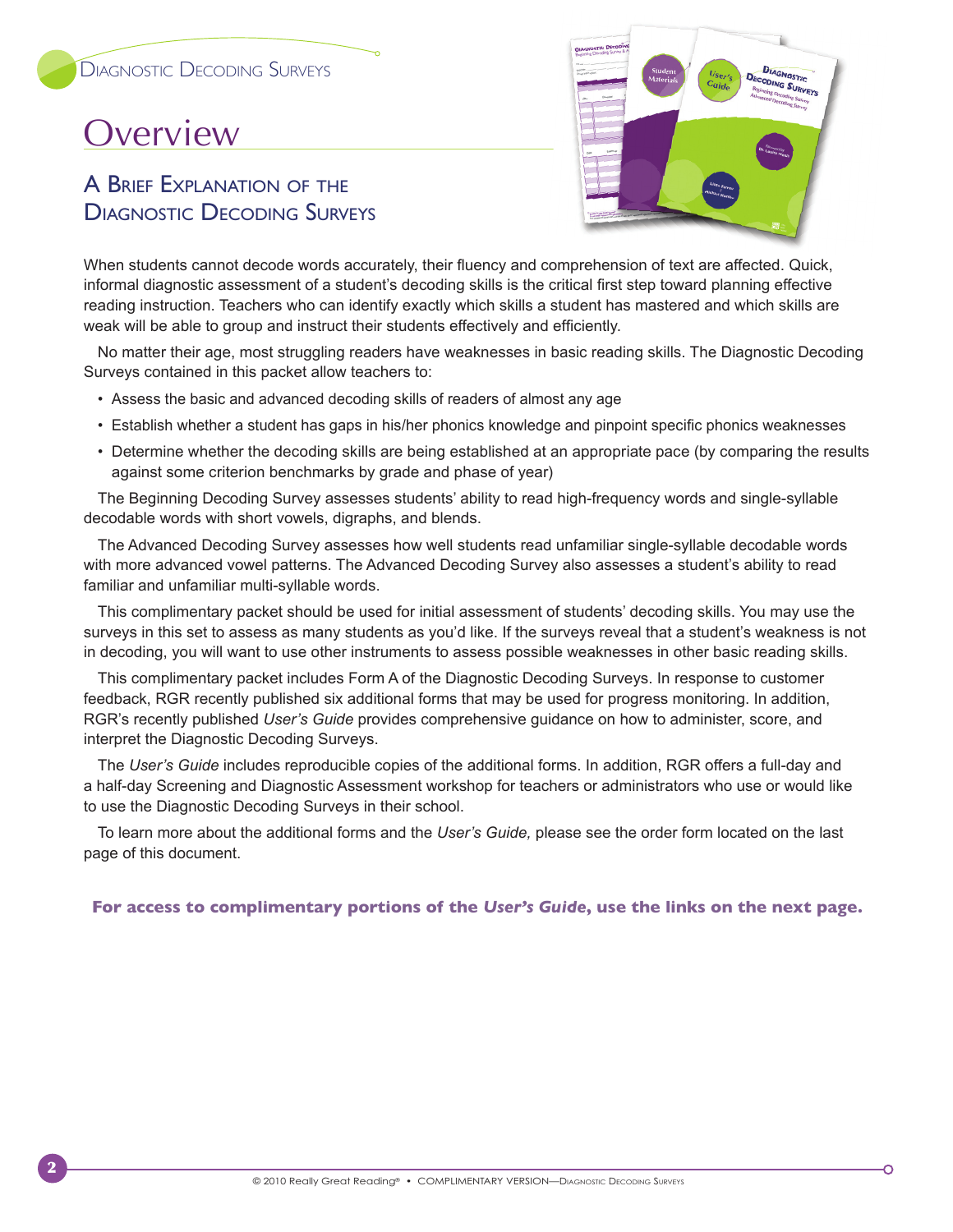

#### **TWO CASE STUDIES**

To highlight the various pieces of the Diagnostic Decoding Surveys and provide a more detailed overview of this product, RGR has made available two case studies: one of a second-grade student and one of a ninth-grade student. These case studies provide details about each student's screening assessment scores, a detailed analysis of each student's Diagnostic Decoding Surveys scores, and recommendations for additional assessment or specific instructional recommendations. The information presented in the case studies is taken from actual students, but the names have been changed. More case studies are available in the *User's Guide.*

#### **Click here to download the case study document or type this URL into your browser: www.reallygreatreading.com/2cases.pdf**

#### How the Diagnostic Decoding Surveys Support Response to Intervention

The Diagnostic Decoding Surveys can be an integral part of Response to Intervention (RtI). Many schools use RtI to ensure that students receive appropriate reading instruction prior to being referred for an evaluation for special education services.

The Diagnostic Decoding Surveys can provide valuable information during the RtI process. For example, the survey scores show error patterns that can be a part of the information used to plan effective phonics instruction. Effective remediation will fill the gaps that have been identified. The surveys also provide data that can be used to group students effectively if phonics instruction is required. In addition, the surveys can be used to provide progress monitoring data.

More information on grouping and progress monitoring using the Grouping Matrix™ can be found on page 12 of this document.

#### **For a detailed discussion of how the Diagnostic Decoding Surveys fit into an RtI model, click here or type this URL into your browser: www.reallygreatreading.com/ddsrti.pdf**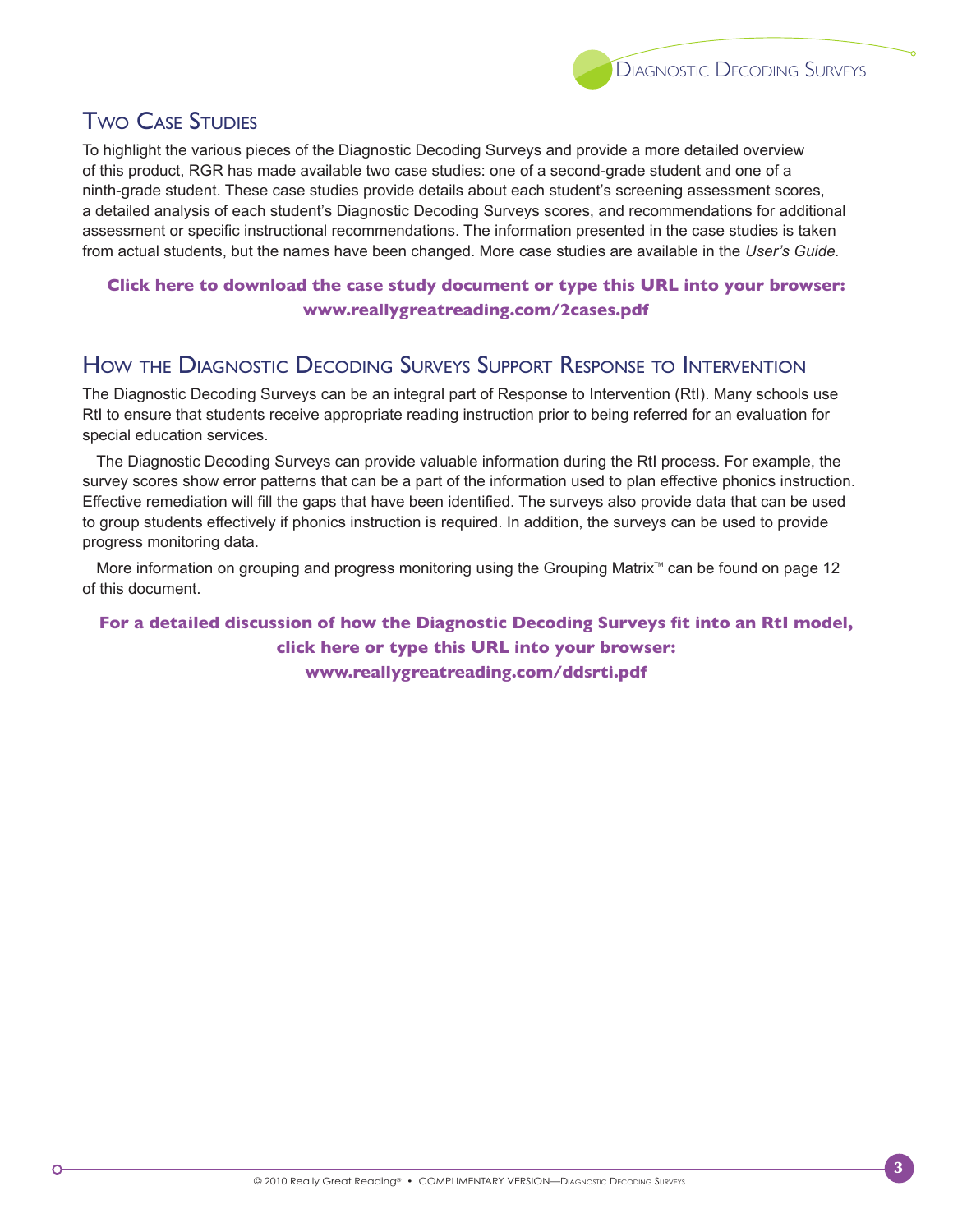#### **Using This Packet**

#### WHO CAN USE THIS PACKET

This is a complimentary packet provided to you by RGR. As a user of this complimentary version, feel free to make as many copies of the recording forms as necessary. If you would like to give this document to a colleague, please have that person request a new copy from the RGR website: **www.reallygreatreading.com/dds**.

#### How to Administer and Score the Diagnostic Decoding Surveys

The Diagnostic Decoding Surveys take less than 10 minutes per student to administer. The surveys are most often used with students in grades 1–12 who have been identified as struggling readers.

Learning how to administer and score the Diagnostic Decoding Surveys is quick and easy. To get started, you must become familiar with:

- Materials Needed (page 5)
- Administration and Scoring Guidelines (page 5)
- Summary Scripts and Sample Scoring Sheets (pages 8 and 9)

#### When to Administer the Diagnostic Decoding Surveys

The general guidelines below indicate when it is appropriate to administer the Beginning and Advanced Decoding Surveys to each grade level.

#### **Grade 1**

- It is appropriate to administer the Beginning Decoding Survey starting in the middle of first grade.
- The Advanced Decoding Survey should not be administered to first graders at any time during the year.

#### **Grade 2**

- It is appropriate to administer the Beginning Decoding Survey to second graders at any time during the year.
- The Advanced Decoding Survey should not be administered until the middle of second grade.

#### **Grades 3–12**

• It is appropriate to administer both the Beginning Decoding Survey and the Advanced Decoding Survey at any time during the year.

It is important to note that the Beginning Decoding Survey should always be administered to students before administering the Advanced Decoding Survey.

#### Criterion-Referenced Benchmarks

The Diagnostic Decoding Surveys were designed for use by students from grades 1–12 and adults. RGR recommends the following benchmark scores. These scores indicate the number of words students are expected to read correctly in both the Beginning Decoding Survey and the Advanced Decoding Survey**.** The chart is broken down by grade level and phase of year. The basis for these benchmarks is discussed in further detail in the *User's Guide*.

| <b>Benchmark Scores: Total Words Correct on Beginning and Advanced Decoding Surveys</b> |           |           |                   |           |    |                                                                     |    |    |    |                |   |
|-----------------------------------------------------------------------------------------|-----------|-----------|-------------------|-----------|----|---------------------------------------------------------------------|----|----|----|----------------|---|
| Grade                                                                                   |           |           |                   |           |    |                                                                     |    |    |    | 4-12 and adult |   |
| Time of Year                                                                            | B         | M         | Е                 | B         | M  | Е                                                                   | B  | M  | E  | M              | Е |
| <b>Beginning Decoding Survey</b>                                                        | <b>NA</b> | 36        | 48                |           | 48 |                                                                     |    | 48 |    | 48             |   |
| <b>Advanced Decoding Survey</b>                                                         |           | <b>NA</b> |                   | <b>NA</b> | 15 | 20                                                                  | 21 | 23 | 25 | 26             |   |
| $B =$ Beginning of Year<br>$M =$ Middle of Year                                         |           |           | $E =$ End of Year |           |    | $NA = We$ do not recommend giving this survey at this time of year. |    |    |    |                |   |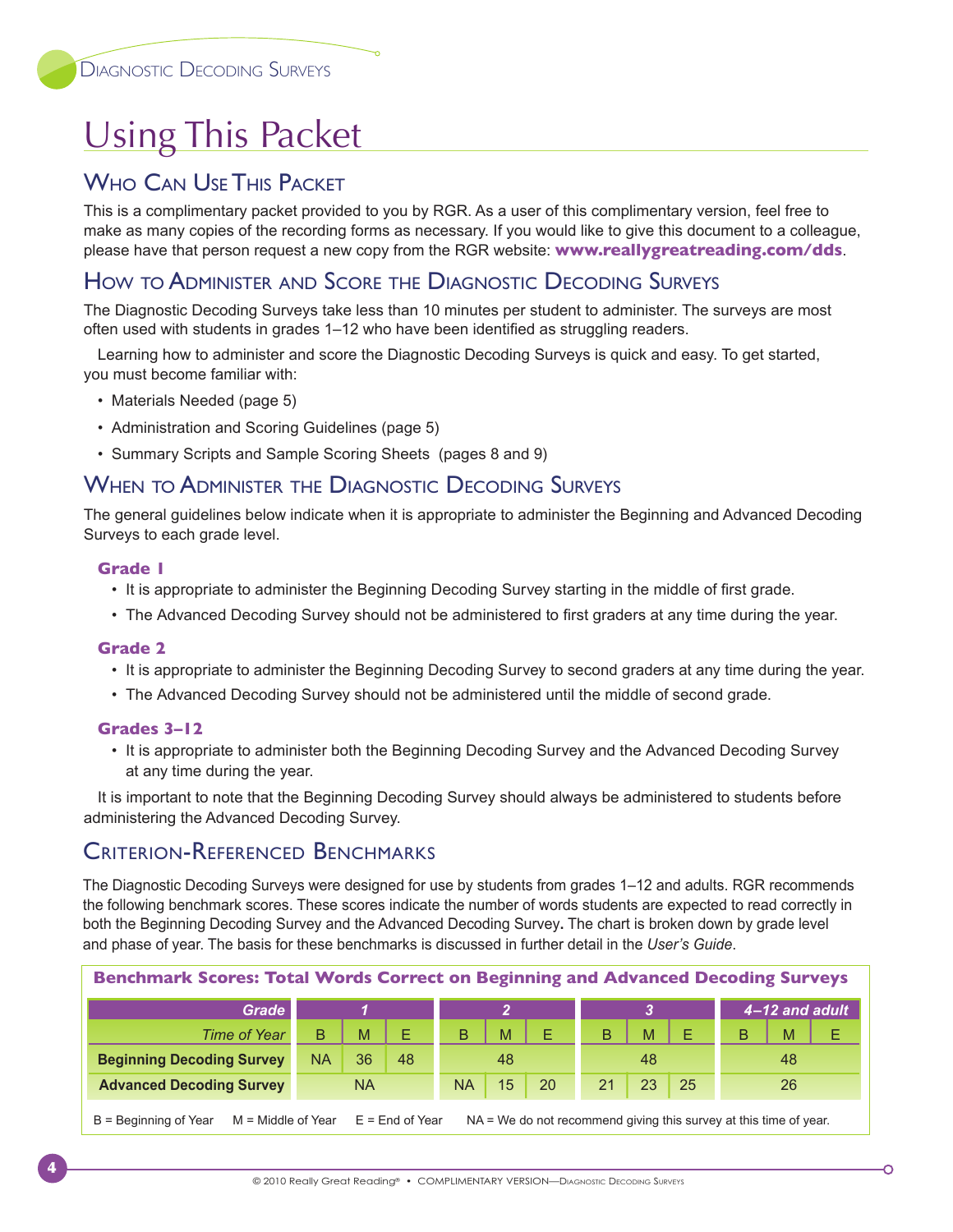

#### Preparing, Administering, and Scoring the Surveys

This page summarizes the necessary materials and the basics of administering and scoring both surveys. More detailed instructions can be found on the Summary Script and Sample Scoring Sheets (pages 8 and 9) as well as in the *User's Guide*.

#### Materials Needed

**Student Page—Form A.** There are two different student pages in this packet, one for the Beginning Decoding Survey titled "Words and Sentences to Read" (page 6) and one for the Advanced Decoding Survey titled "Words to Read" (page 10). You will need a blank recording form for each student that you assess. However, the same student pages may be used over and over. For teachers who are planning to assess many children, it can be helpful to laminate the two student pages back to back.

**Recording Form—Form A.** There are two different recording forms in this packet, one for the Beginning Decoding Survey (page 7) and one for the Advanced Decoding Survey (page 11).

#### Administration and Scoring Guidelines

When you are ready to begin a survey, place the appropriate student page in front of the student, have the appropriate recording form in front of the assessor, and follow the appropriate sample script (pages 8 and 9).

The following scoring guidelines apply to both the Beginning Decoding Survey and the Advanced Decoding Survey. The sample scoring sheets show examples of all these items. It may be helpful to have the sample scoring sheets in front of you when reviewing these guidelines.

#### **Recording Student Responses:**

- For words read correctly, place a  $\vee$  next to the word if it is an individual word or above the word if it is in a sentence (page 8, word 1).
- For errors, write exactly what the student read. Any errors should be written next to the word if it is an individual word or above the word if it is in a sentence (page 8, word 5).
- If the student gives more than one response, write all incorrect attempts (page 8, word 13).
- If the student self-corrects, write what the student read before self-correcting and write **SC** (Self‑Correction) to note the self-correction (page 8, word 16).
- If the student doesn't try a word or says "I don't know," write **NT** (No Try) and ask the student one time to try again (page 8, word 3).
- If the student does not attempt a word in a sentence, put a slash through the word. After the student has finished the entire sentence, ask the student one time to try the missed word.
- Mark any appropriate boxes in the Observations section in the upper right-hand corner of the recording form.
- Record any additional comments and observations in the margins if desired.

 $\bigcap$ 

#### **Scoring with the Error Grid:**

- Do not fill out the Error Grid while administering the survey. It should only be filled out *after* the student has finished reading all the words and/or sentences.
- Tally the total number of words read correctly and record that number in the box marked Words Read Correctly at the bottom of the page. *Please note:* Self-corrections do not count as correct; they are errors.
- Indicate the part of the word that the student missed by placing an **X** in the appropriate box or boxes.
- • Boxes may have more than one **X** (page 8, word 15).
- One misread word may result in Xs in more than one box (page 8, word 15).
- Mark an **X** in all appropriate boxes for each sound a student adds, omits, or misreads (page 8, word 20).
- For multi-syllable words, mark an **X** if the student either did not try the word or misread the word (page 9, word 22).
- Mark errors for any words the student misread before self-correcting (page 8, word 16).
- Tally the total number of **X**s in the appropriate boxes at the bottom of each column.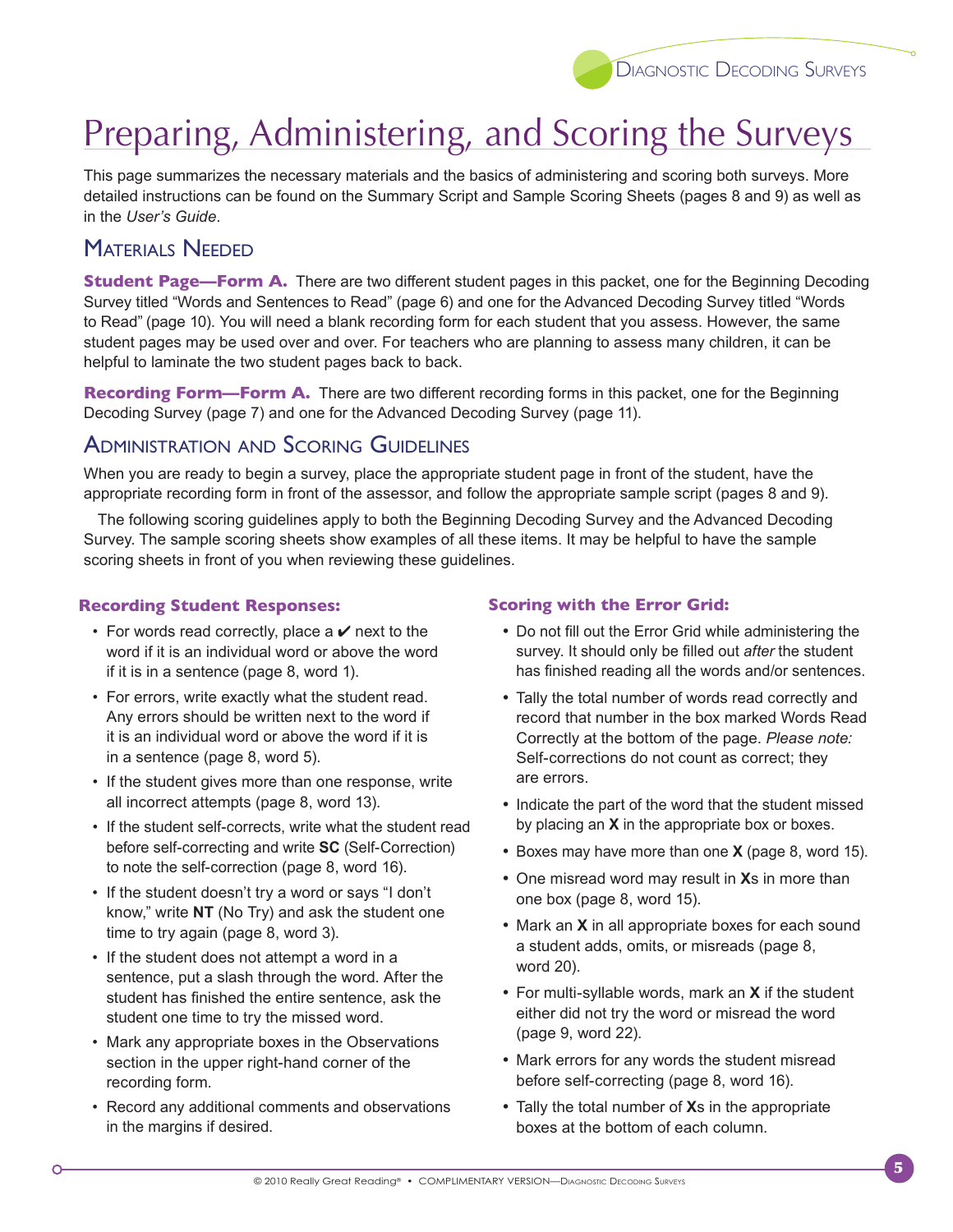Diagnostic Decoding Surveys

#### **Words and Sentences to Read**

Set 1

| see  | one  | they | you  | are  |
|------|------|------|------|------|
| rag  | lid  | dot  | hum  | bet  |
| rich | shop | tack | quit | moth |
| dust | step | trip | pond | brag |
|      |      |      |      |      |

Set 2

- 1. The cat hid in a box.
- 2. The fresh fish is still on the wet grass.
- 3. Six flat shells were in my bath.

Set 3

| vop  | yud  | $\overline{z}$ in | keb  |
|------|------|-------------------|------|
| shap | thid | chut              | weck |

Ō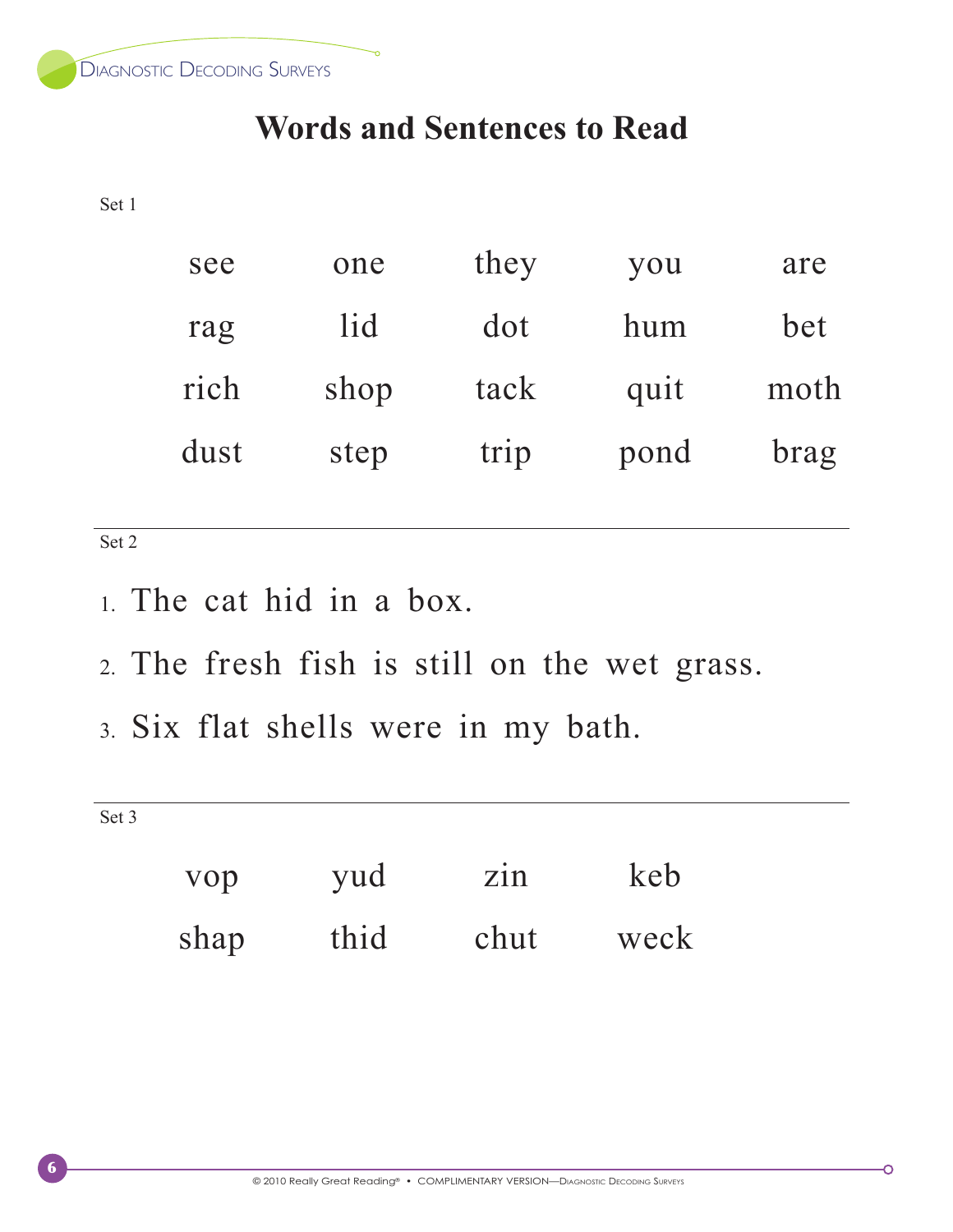| Student.                     |    |                                                                                                                                                                            |        |                 |                                     |                                                  |                   |                                                                        | RECORDING FORM          |                          |
|------------------------------|----|----------------------------------------------------------------------------------------------------------------------------------------------------------------------------|--------|-----------------|-------------------------------------|--------------------------------------------------|-------------------|------------------------------------------------------------------------|-------------------------|--------------------------|
|                              |    |                                                                                                                                                                            |        |                 | <b>BEGINNING</b>                    |                                                  |                   |                                                                        |                         |                          |
|                              |    |                                                                                                                                                                            |        |                 |                                     |                                                  | <b>Error Grid</b> |                                                                        |                         |                          |
| Sight Words                  |    | <b>Real Words</b><br>$1$ see<br>2 one<br>3 they                                                                                                                            | No Try | Sight<br>Word   | <b>Observations</b>                 | $\Box$ Reads sound by sound,<br>then blends word |                   | Check the appropriate boxes:<br><b>OD</b> Possible b/d or b/p reversal | $\square$ Slow          | $\Box$ Quick to<br>guess |
|                              |    | 4 you                                                                                                                                                                      |        |                 | Sound                               | Consonant                                        |                   | <b>Short</b>                                                           |                         |                          |
|                              |    | $5$ are                                                                                                                                                                    |        |                 | Added or<br>Omitted                 | <b>Initial</b>                                   | <b>Final</b>      | <b>Vowel</b>                                                           |                         |                          |
|                              |    | $6$ rag                                                                                                                                                                    |        | <b>NA</b>       |                                     |                                                  |                   |                                                                        |                         |                          |
|                              |    | 7 lid                                                                                                                                                                      |        | <b>NA</b>       |                                     |                                                  |                   |                                                                        | Consonant               |                          |
| CVC Words                    |    | 8 dot                                                                                                                                                                      |        | <b>NA</b>       |                                     |                                                  |                   |                                                                        | Digraph:<br>ch, sh, ck, |                          |
|                              |    | <sup>9</sup> hum                                                                                                                                                           |        | <b>NA</b>       |                                     |                                                  |                   |                                                                        | wh, th                  |                          |
|                              |    | 10 bet                                                                                                                                                                     |        | <b>NA</b>       |                                     |                                                  |                   |                                                                        | Letters qu              |                          |
|                              |    | 11 rich                                                                                                                                                                    |        | <b>NA</b>       |                                     |                                                  | <b>NA</b>         |                                                                        |                         |                          |
|                              |    | 12 shop                                                                                                                                                                    |        | <b>NA</b>       |                                     | NA                                               |                   |                                                                        |                         |                          |
|                              |    | 13 tack                                                                                                                                                                    |        | <b>NA</b>       |                                     |                                                  | <b>NA</b>         |                                                                        |                         |                          |
| Digraphs &<br>Short Vowels   |    | 14 quit                                                                                                                                                                    |        | <b>NA</b>       |                                     | <b>NA</b>                                        |                   |                                                                        |                         |                          |
|                              |    | 15 moth                                                                                                                                                                    |        | <b>NA</b>       |                                     |                                                  | <b>NA</b>         |                                                                        |                         | <b>Blend</b>             |
|                              |    | 16 dust                                                                                                                                                                    |        | <b>NA</b>       |                                     |                                                  |                   |                                                                        | <b>NA</b>               |                          |
| Short Vowels                 |    | 17 step                                                                                                                                                                    |        | <b>NA</b>       |                                     |                                                  |                   |                                                                        | <b>NA</b>               |                          |
| <b>Blends &amp;</b>          |    | 18 trip                                                                                                                                                                    |        | <b>NA</b>       |                                     |                                                  |                   |                                                                        | <b>NA</b>               |                          |
|                              | 19 | pond                                                                                                                                                                       |        | <b>NA</b>       |                                     |                                                  |                   |                                                                        | <b>NA</b>               |                          |
|                              |    | 20 brag                                                                                                                                                                    |        | <b>NA</b>       |                                     |                                                  |                   |                                                                        | <b>NA</b>               |                          |
| $21-26$ The<br>$27 - 35$ The |    | Sentences (irregularly spelled sight words are in italics)<br>hid<br>cat<br>in<br>box.<br>$\boldsymbol{a}$<br><i>is</i> still<br>fresh<br>fish<br>on <i>the</i> wet grass. |        |                 |                                     |                                                  |                   |                                                                        | <b>NA</b>               | <b>NA</b>                |
| 36-42 Six                    |    | flat shells<br>in<br>bath.<br>were<br>my<br><b>Nonsense Words</b>                                                                                                          |        |                 |                                     |                                                  |                   |                                                                        |                         |                          |
|                              |    | 43 vop<br>44 yud                                                                                                                                                           |        | NA<br><b>NA</b> |                                     |                                                  |                   |                                                                        | NA<br><b>NA</b>         | <b>NA</b><br><b>NA</b>   |
| CVC                          |    | 45 zin                                                                                                                                                                     |        | <b>NA</b>       |                                     |                                                  |                   |                                                                        | <b>NA</b>               | <b>NA</b>                |
|                              |    | 46 <b>keb</b>                                                                                                                                                              |        | <b>NA</b>       |                                     |                                                  |                   |                                                                        | <b>NA</b>               | NA                       |
|                              |    | 47 shap                                                                                                                                                                    |        | <b>NA</b>       |                                     | NA                                               |                   |                                                                        |                         | <b>NA</b>                |
|                              |    | 48 thid                                                                                                                                                                    |        | <b>NA</b>       |                                     | <b>NA</b>                                        |                   |                                                                        |                         | <b>NA</b>                |
| <b>Digraphs</b>              |    | 49 chut                                                                                                                                                                    |        | <b>NA</b>       |                                     | NA                                               |                   |                                                                        |                         | <b>NA</b>                |
|                              |    | 50 weck                                                                                                                                                                    |        | <b>NA</b>       |                                     |                                                  | <b>NA</b>         |                                                                        |                         | NA                       |
|                              |    | <b>Words Read Correctly</b><br><b>Error Column Totals</b><br>(out of 50 total)                                                                                             |        |                 |                                     |                                                  |                   |                                                                        |                         |                          |
|                              |    |                                                                                                                                                                            | No Try | Sight<br>Word   | Sound<br><b>Added or</b><br>Omitted | <b>Initial</b><br>Consonant                      | Final             | <b>Short</b><br>Vowel                                                  | Digraph &<br>Letters qu | <b>Blend</b>             |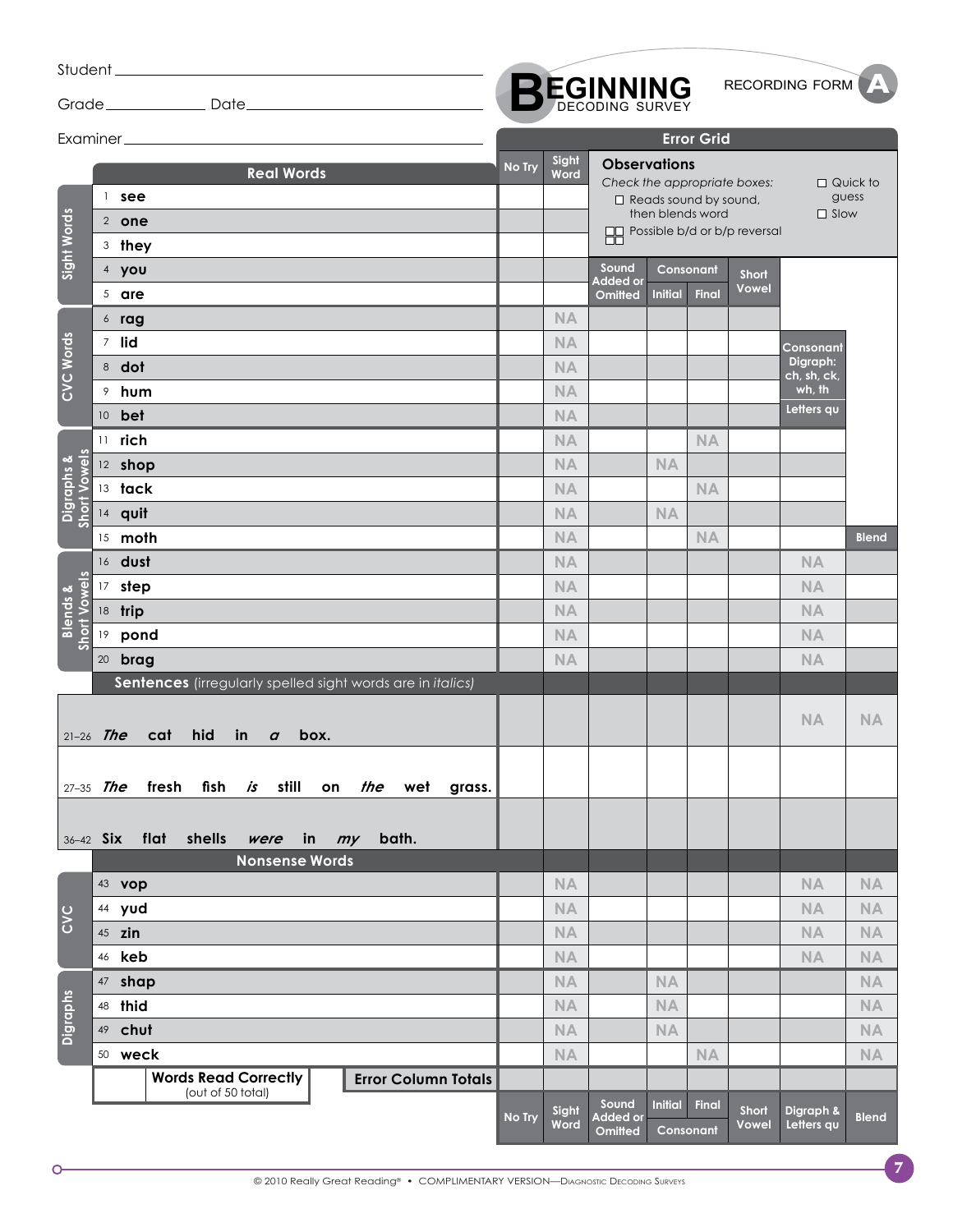#### Beginning Decoding Survey

#### **Summary Script and Sample Scoring Sheet**



| <b>SURVEY</b><br><b>DECODING</b><br><b>BEGINNING</b>                                                                                                                                                                                                                           |
|--------------------------------------------------------------------------------------------------------------------------------------------------------------------------------------------------------------------------------------------------------------------------------|
| Sentences Read" (Beginning Decoding Survey<br>Give student the page titled "Words and<br>$-Form(A)$<br><b>STEP</b>                                                                                                                                                             |
| Introduce survey to student.<br>STEP <sub>2</sub>                                                                                                                                                                                                                              |
| I am going to ask you to read these words.<br>Read across the page from left to right.<br>I won't time you.<br>Say:<br>$\bullet$                                                                                                                                               |
| It is more important to read accurately than fast.<br>You can say "I don't know" if you don't know                                                                                                                                                                             |
| Please read slowly enough so I can take notes.<br>I'll ask you to read one set of words at a time.<br>a word.<br>٠                                                                                                                                                             |
| Guide student to read the words.<br>STEP3                                                                                                                                                                                                                                      |
| Start here (point to the first word) and read across<br>the page (point to the last word in the first row).<br>Please read the sentences one at a time.<br>-Point to the sentences and say:<br>-Point and say:<br>Please read these words.<br>$SET 1-$<br>$SET2-$<br>$\bullet$ |
| These are nonsense words. We can read nonsense<br>words, but they don't mean anything.<br>Please read these words.<br>SET 3-Point and say:                                                                                                                                     |
| Tell student number of words read correctly.<br>S <sub>TEP4</sub>                                                                                                                                                                                                              |
| Count the number of words read correctly. Remember,<br>self-corrections count as errors. However, if a student<br>misreads a word more than once, it counts as only<br>one misread word.<br>$\bullet$                                                                          |
| Record number at bottom of Recording Form.<br>words correctly!<br>Say: You read<br>$\bullet$<br>٠                                                                                                                                                                              |

Ő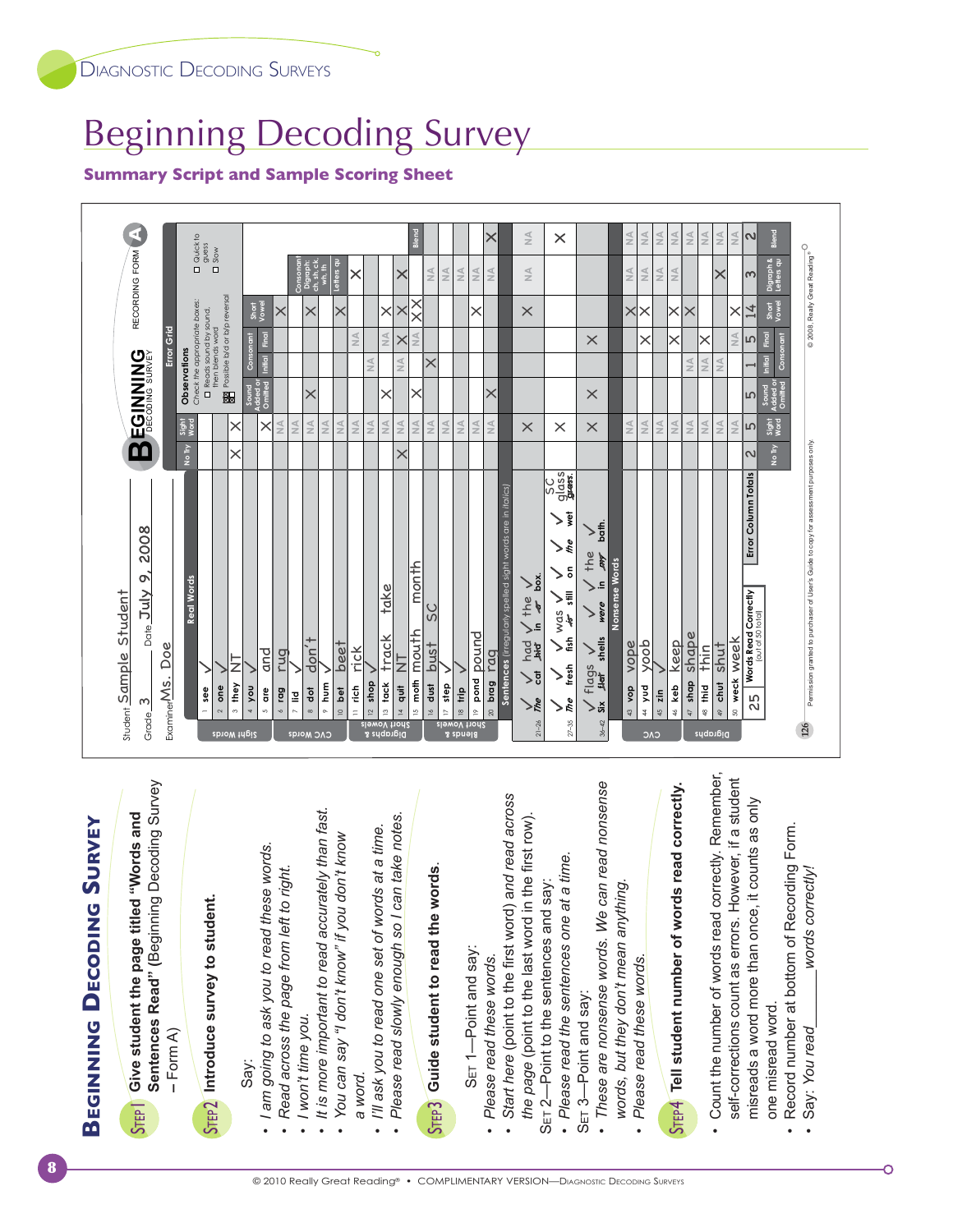#### © 2010 Really Great Reading® • COMPLIMENTARY VERSION-DIAGNOSTIC DECODING SURVEYS

# **ADVANCED DECODING SURVEY**

Give student the page titled "Words to Read" (Advanced Decoding Survey - Form A)  $S$ rep $\overline{S}$ 

# Introduce survey to student. STEP<sub>2</sub>

Say:

- This is just like the first survey, except the words are harder.
- On this page, you will read nonsense words first and real words last.
- You can say "I don't know" if a word is too hard.
- It is still more important to read accurately than fast.
	- Please read slowly enough so I can take notes.

# Guide student to read the words. STEP3

- SET 1-Point and say:
- · These are nonsense words. Please read them. SET 2-Point and say:
- · These are more nonsense words that are a little
	- harder. Please read them. SET 3— Point and say:
		-
- · These are five nonsense words with more than one syllable. Please read them.
	- S<sub>ET</sub> 4— Point and say:
- These are five real words with more than one syllable Please read them.

# Sree Tell student number of words read correctly.

- Count the number of words read correctly. Remember, self-corrections count as errors. However, if a student misreads a word more than once, it counts as only one misread word.
	- Record number at bottom of Recording Form. words correctly! Say: You read



#### **DIAGNOSTIC DECODING SURVEYS**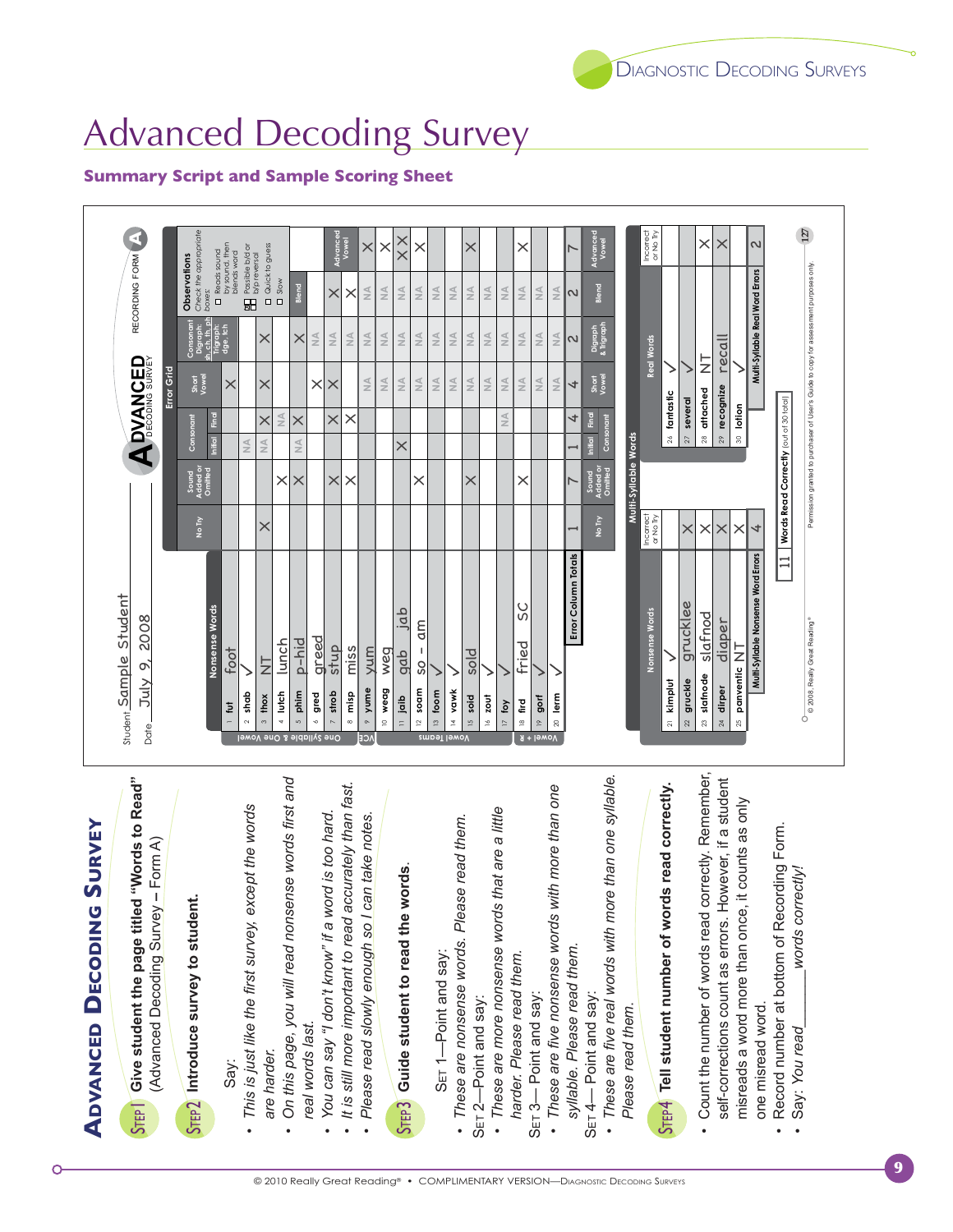

#### **Words to Read**

n

Set 1

 $\sqrt{10}$ 

|       | fut       | shab      | thox     |
|-------|-----------|-----------|----------|
|       | lutch     | phim      | gred     |
|       | strob     | misp      |          |
| Set 2 |           |           |          |
|       | yume      | weag      | jaib     |
|       | soam      | foom      | vawk     |
|       | soid      | zout      | foy      |
|       | fird      | gorf      | lerm     |
| Set 3 |           |           |          |
|       | kimplut   | gruckle   | slafnode |
|       | dirper    | panventic |          |
| Set 4 |           |           |          |
|       | fantastic | several   | attached |
|       | recognize | lotion    |          |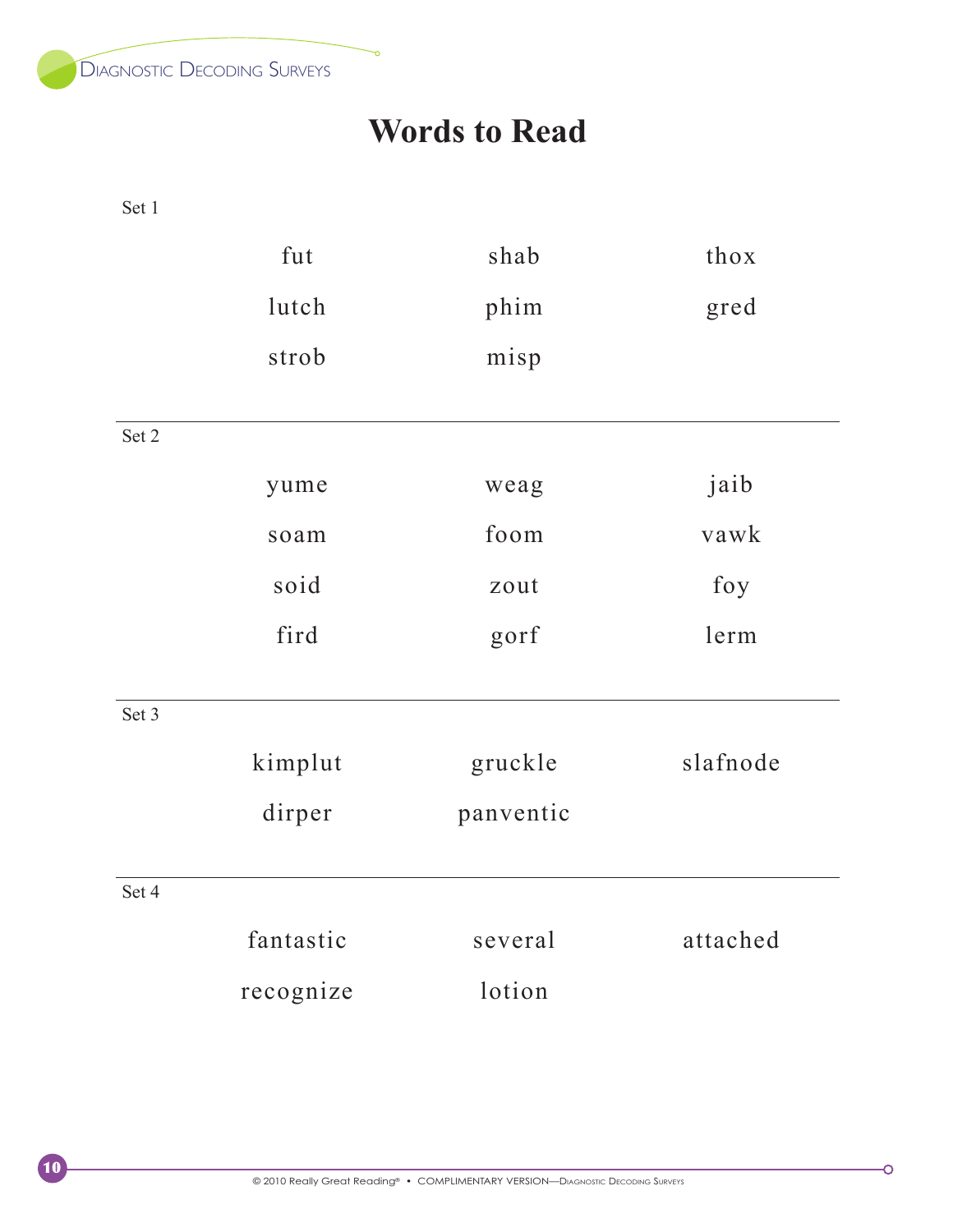Student<sub>\_\_\_\_\_\_\_\_\_\_\_\_\_</sub>

Date\_



|                          |    |                            |        |                                            |                |                    | <b>Error Grid</b>            |                             |                                          |                          |
|--------------------------|----|----------------------------|--------|--------------------------------------------|----------------|--------------------|------------------------------|-----------------------------|------------------------------------------|--------------------------|
|                          |    |                            | No Try | Sound<br><b>Added or</b>                   |                | Consonant          | <b>Short</b><br><b>Vowel</b> | Consonant<br>Digraph:       | <b>Observations</b>                      | Check the appropriate    |
|                          |    | <b>Nonsense Words</b>      |        | <b>Omitted</b>                             | <b>Initial</b> | <b>Final</b>       |                              | sh, ch, th, ph<br>Trigraph: | boxes:<br>$\Box$ Reads sound             |                          |
|                          |    | 1 fut                      |        |                                            |                |                    |                              | dge, tch                    | blends word                              | by sound, then           |
|                          |    | 2 shab                     |        |                                            | <b>NA</b>      |                    |                              |                             | □□ Possible b/d or<br>ŏŏ<br>b/p reversal |                          |
|                          |    | 3 thox                     |        |                                            | <b>NA</b>      |                    |                              |                             | $\Box$ Quick to guess                    |                          |
|                          |    | 4 lutch                    |        |                                            |                | <b>NA</b>          |                              |                             | $\Box$ Slow                              |                          |
| One Syllable & One Vowel |    | 5 phim                     |        |                                            | <b>NA</b>      |                    |                              |                             | <b>Blend</b>                             |                          |
|                          |    | 6 gred                     |        |                                            |                |                    |                              | <b>NA</b>                   |                                          |                          |
|                          |    | 7 strob                    |        |                                            |                |                    |                              | <b>NA</b>                   |                                          | <b>Advanced</b>          |
|                          |    | 8 misp                     |        |                                            |                |                    |                              | <b>NA</b>                   |                                          | Vowel                    |
| <b>ED</b>                |    | 9 yume                     |        |                                            |                |                    | <b>NA</b>                    | <b>NA</b>                   | <b>NA</b>                                |                          |
|                          |    | 10 weag                    |        |                                            |                |                    | <b>NA</b>                    | <b>NA</b>                   | <b>NA</b>                                |                          |
|                          |    | 11 jaib                    |        |                                            |                |                    | <b>NA</b>                    | <b>NA</b>                   | <b>NA</b>                                |                          |
|                          |    | 12 soam                    |        |                                            |                |                    | <b>NA</b>                    | <b>NA</b>                   | <b>NA</b>                                |                          |
|                          |    | 13 foom                    |        |                                            |                |                    | <b>NA</b>                    | <b>NA</b>                   | <b>NA</b>                                |                          |
| <b>Vowel Teams</b>       |    | 14 vawk                    |        |                                            |                |                    | <b>NA</b>                    | <b>NA</b>                   | <b>NA</b>                                |                          |
|                          |    | 15 soid                    |        |                                            |                |                    | <b>NA</b>                    | <b>NA</b>                   | <b>NA</b>                                |                          |
|                          |    | 16 zout                    |        |                                            |                |                    | <b>NA</b>                    | <b>NA</b>                   | <b>NA</b>                                |                          |
|                          |    | 17 foy                     |        |                                            |                | <b>NA</b>          | <b>NA</b>                    | <b>NA</b>                   | <b>NA</b>                                |                          |
|                          |    | 18 fird                    |        |                                            |                |                    | <b>NA</b>                    | <b>NA</b>                   | <b>NA</b>                                |                          |
| Vowel + R                | 19 | gorf                       |        |                                            |                |                    | <b>NA</b>                    | <b>NA</b>                   | <b>NA</b>                                |                          |
|                          |    | 20 <b>lerm</b>             |        |                                            |                |                    | <b>NA</b>                    | <b>NA</b>                   | <b>NA</b>                                |                          |
|                          |    | <b>Error Column Totals</b> |        |                                            |                |                    |                              |                             |                                          |                          |
|                          |    |                            | No Try | Sound<br><b>Added or</b><br><b>Omitted</b> | <b>Initial</b> | Final<br>Consonant | <b>Short</b><br>Vowel        | Digraph<br>& Trigraph       | <b>Blend</b>                             | <b>Advanced</b><br>Vowel |



**Words Read Correctly (out of 30 total)**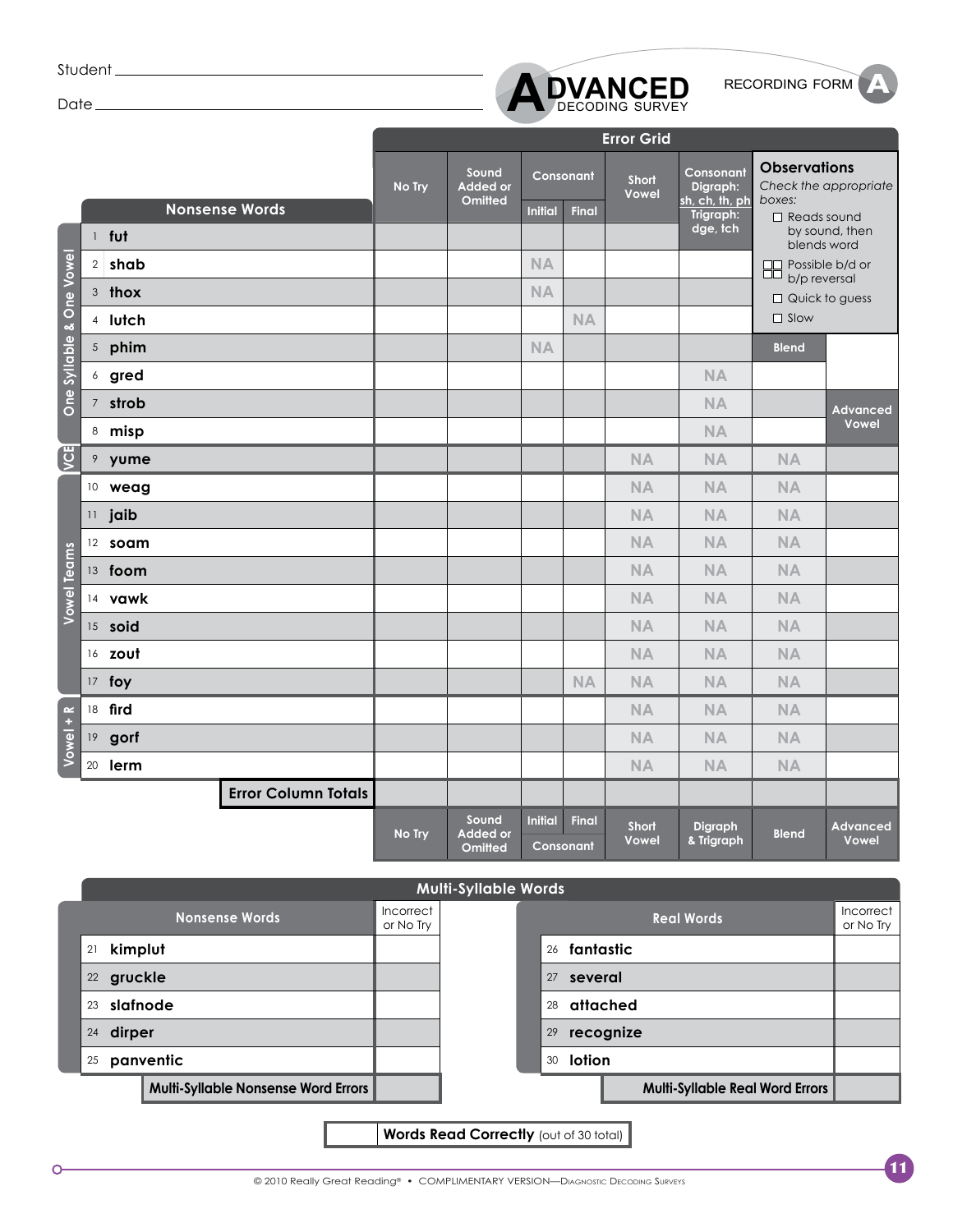#### Using the Diagnostic Decoding Surveys to Group Students

RGR's complimentary Grouping Matrix<sup>™</sup> is an easy way to use the results from the Diagnostic Decoding Surveys to group students according to their specific decoding weaknesses.

#### The Grouping Matrix

12

The Grouping Matrix is a web-based, password protected computer program that groups students according to the type and depth of their decoding abilities and weaknesses. The Grouping Matrix has direct online data entry, with immediate reports that group students and recommend instruction.

The Grouping Matrix places a student into one of eight groups, based on the degree of decoding strengths and weaknesses identified by scores from an oral reading fluency and the Diagnostic Decoding Surveys. The Grouping Matrix also provides a maximum recommended group size and instructional recommendations for each group. When applicable, the instructional recommendations include materials that RGR publishes.

The chart below shows the eight groups students may be placed in, along with the maximum recommended group size and instructional recommendations by grade.

| <b>RGR Grouping Matrix</b>                              | Maximum           | <b>Instructional Recommendations</b>                                                                                                                                                                                                                                                                                                           |
|---------------------------------------------------------|-------------------|------------------------------------------------------------------------------------------------------------------------------------------------------------------------------------------------------------------------------------------------------------------------------------------------------------------------------------------------|
| <b>Group Description</b>                                | <b>Group Size</b> | <b>Grades 2 and 3</b><br>Grades 4-12                                                                                                                                                                                                                                                                                                           |
| <b>Strong Decoders</b>                                  | <b>NA</b>         | No decoding or fluency instruction recommended.                                                                                                                                                                                                                                                                                                |
| <b>Slow Reading Rate</b><br>with Strong Decoding Skills | <b>NA</b>         | Fluency or vocabulary instruction recommended, or a combination<br>of both. Type of instruction depends on whether<br>vocabulary is a weakness.                                                                                                                                                                                                |
| <b>Specific Decoding Weaknesses</b>                     | 12                | These students are strong with their beginning decoding skills,<br>but weak with some advanced skills. Targeted instruction from<br>Phonics Blitz and Phonics Boost help them overcome their deficits.                                                                                                                                         |
| <b>Mild Decoding Weaknesses</b>                         | 12                | <b>Phonics Boost</b><br><b>Phonics Blitz</b><br>80 one-hour lessons<br>50 one-hour lessons                                                                                                                                                                                                                                                     |
| <b>Moderate Decoding Weaknesses</b>                     | 8                 | <b>Phonics Boost</b><br><b>Phonics Blitz</b><br>80 one-hour lessons<br>50 one-hour lessons                                                                                                                                                                                                                                                     |
| <b>Significant Decoding Weaknesses</b>                  | 6                 | <b>Phonics Boost</b><br>80 one-hour lessons                                                                                                                                                                                                                                                                                                    |
| <b>Severe Decoding Weaknesses</b>                       | 3                 | Decoding skills are very low. Student needs more practice and<br>a slower pace than is offered by Phonics Blitz or Phonics Boost.<br>Recommendation is to give the RGR Pre-Reading Surveys<br>to determine if more fundamental instruction is necessary.<br>Phonics Boost is sometimes used successfully with<br>older students in this group. |
| <b>Recommended Further Testing</b>                      | <b>NA</b>         | Scores are very low. Issues other than decoding may be<br>impeding reading. The recommendation is to give the<br>RGR Pre-Reading Surveys. If they do not yield enough<br>information, obtain a full diagnostic work-up by a trained<br>personnel if not already on file.                                                                       |

**To request a username and password for the Grouping Matrix, email info@reallygreatreading.com with the following information: primary user's name, primary user's email address, school or organization name, preferred username, preferred password, state, and school district. If you have questions about the Grouping Matrix, call 866.401.7323.**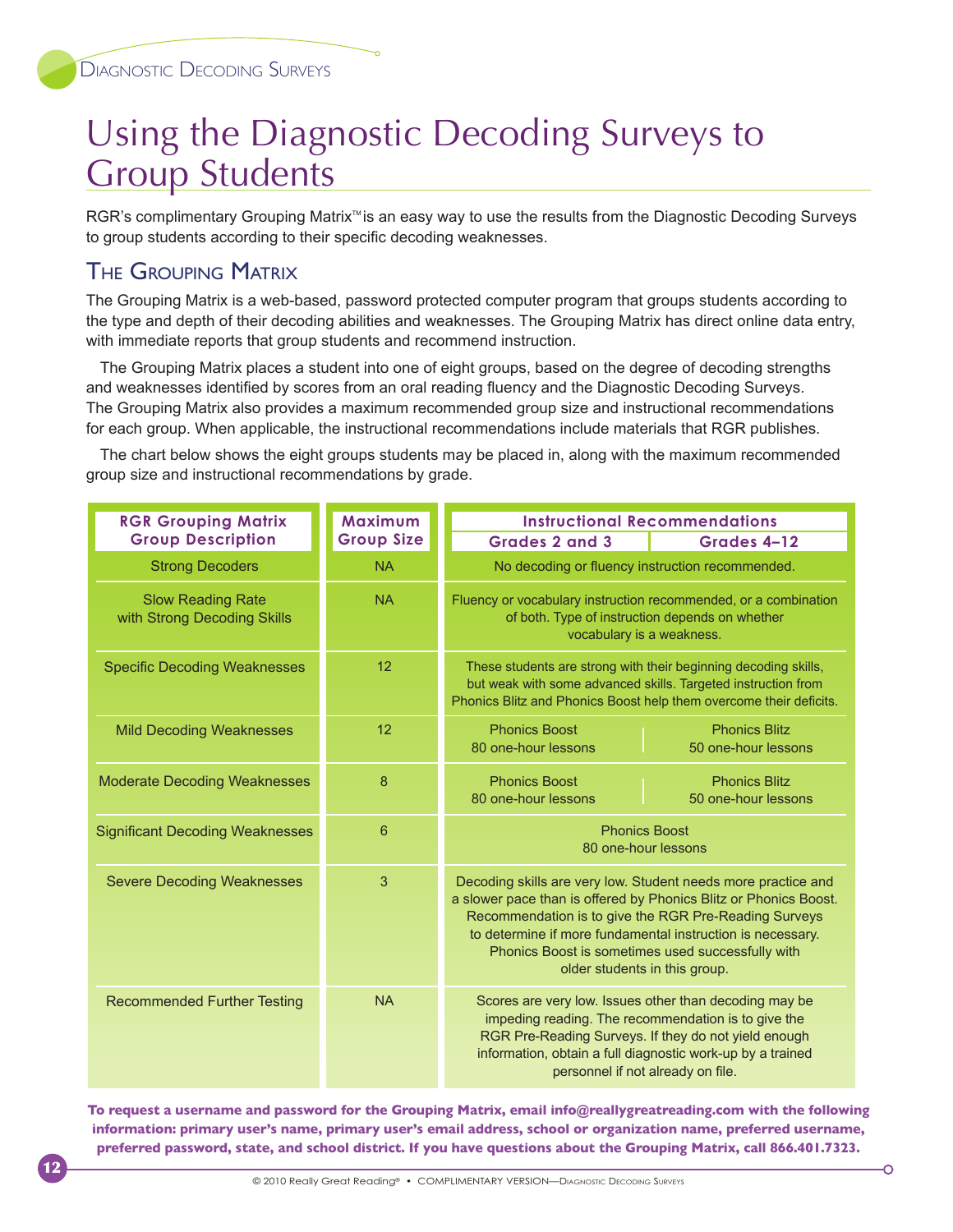13

#### Phonics Suite<sup>™</sup> Overview

Phonics Suite lessons review the phonics concepts that students should have learned in earlier grades. They explicitly teach students to identify phonemes in spoken words, which transfers to a better understanding of lettersound relationships when reading. All lessons focus on reading accurately and include opportunities for students to practice reading aloud. With explicit Phonics Suite instruction and practice, struggling readers will become more accurate, efficient, and confident.

The lessons in Phonics Suite include all five of the essential components of reading instruction identified by the National Reading Panel: phonemic awareness, phonics, fluency, vocabulary, and comprehension. Using Phonics Suite, students can learn to decode familiar and unfamiliar words accurately through appropriately paced instruction that is multisensory, systematic, and explicit.

#### TM Phonics

Phonics Blitz is a set of 50 lessons designed for students in grades 4–12 who have gaps in their phonics knowledge but still have some solid phonics skills. These students primarily need to break guessing habits, learn how to read multisyllable words, and understand vowel spellings.

Phonics Blitz lessons can be completed in 10–12 weeks and are intended to be taught in approximately one-hour sessions. However, lessons can be taught in 30- or 45-minute blocks. The time it takes to complete all 40 lessons will need to be adjusted if lessons are shorter than 60 minutes, if lessons are not given five days a week, or if class sizes are larger than recommended.

#### Phonics TM

Phonics Boost is a set of 80 lessons designed for students in grades 2–12 who have more significant phonics weaknesses. These students understand some parts of phonics but need intensive instruction, beginning with short vowels. Compared with Phonics Blitz students, Phonics Boost students need a slower pace and more practice to improve accuracy and fluency.

Phonics Boost lessons can be completed in 20–22 weeks and are intended to be taught in approximately one-hour sessions. However, lessons can be taught in 30- or 45-minute blocks. The time it takes to complete all 80 lessons will need to be adjusted if lessons are shorter than 60 minutes, if lessons are not given five days a week, or if class sizes are larger than recommended.

### **Phonics BOOST**

Phonics Boost Plus is an addition teachers have asked us to develop for years – a systematic way to supplement Phonics Boost for your most severely struggling readers.

Phonics Boost Plus contains 40 Modules that systematically review and reinforce the concepts taught in Phonics Boost. Phonics Boost Plus provides multisensory activities and materials for strategic intervention for students who are growing with Phonics Boost, but need more practice and repetition to master the concepts being taught.

**To request information about Phonics Blitz, Phonics Boost, and Phonics Boost Plus workshops, email info@reallygreatreading.com**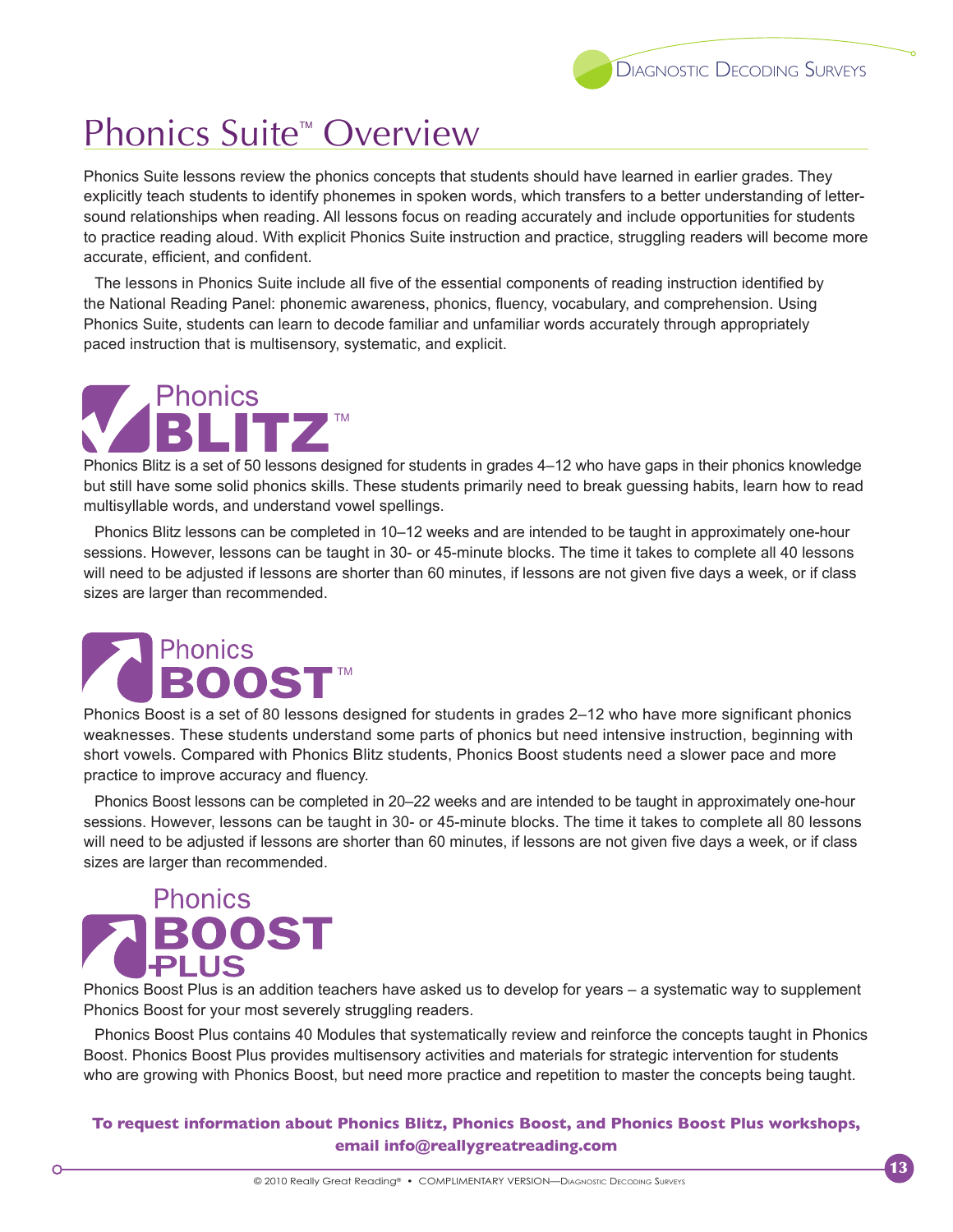#### Phonics Suite<sup>™</sup> Professional Development

To customize a workshop for your school or district, *email* **coordinator@ reallygreatreading.com**, or *call* **1-866-401-7323**.

14

Really Great Reading<sup>®</sup> offers different training options to provide teachers and literacy professionals the background knowledge in diagnostic assessment, phonics, and phonemic awareness that they'll need to successfully identify, group, and teach students for Phonics Suite™ intervention.

#### **One-Day and Two-Day Workshops**

RGR provides professional development workshops throughout the country. We currently offer two types of events: a one-day Phonics Suite overview and a two-day comprehensive Phonics Suite training.

Join us for a workshop and leave with practical tools and knowledge that will help you identify, group, and teach struggling readers. You will find the strategies and products effective and easy to implement.

Visit **reallygreatreading.com/workshops** to find a workshop in a city near you.

#### **Webinars**

Our free webinars put you in touch with product experts without leaving your desk. The webinars are a great forum to deepen your understanding of Really Great Reading's tools, no matter your experience level. Each webinar is available live and pre-recorded.

- Phonics Suite Training Modules
	- Confidently teach Phonics Blitz™ and Phonics Boost™
- Decoding and Grouping
	- Diagnosing decoding issues in students of all ages
	- Grouping Matrix™ basic and advanced use
	- Advanced Decoding Surveys Plus
- Interventions and Phonics Suite
	- o Phonics Suite approach
	- Phonics Suite and RtI

#### **Office Hours**

Want to speak to a program specialist about our lessons or products? Really Great Reading has dedicated office hours with specialists on hand to answer all of your implementation questions.

Visit **reallygreatreading.com/hours** for office hour schedules.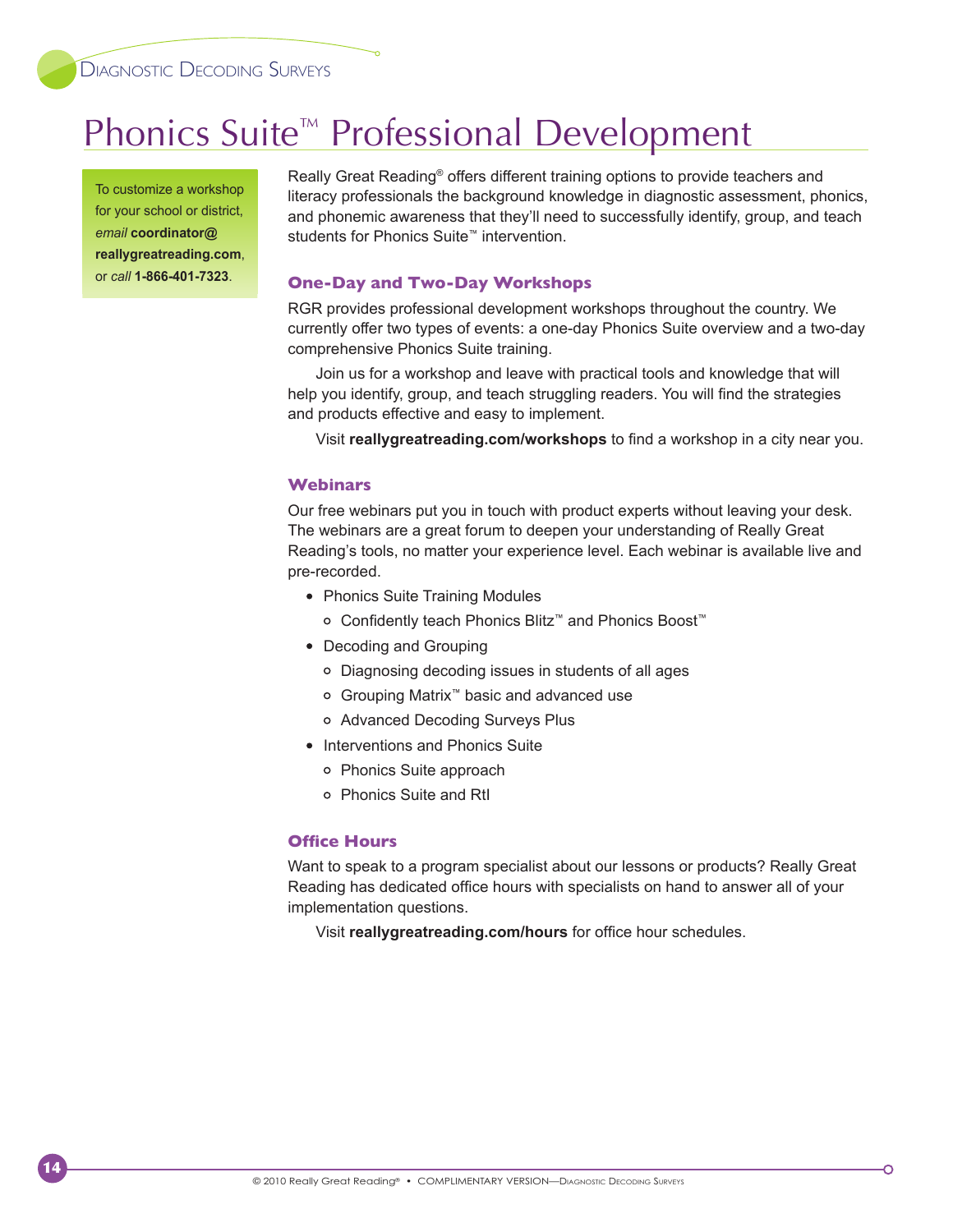

#### Seven Steps to Implement Phonics Suite<sup>™</sup>

For schools interested in implementing Phonics Suite lessons, RGR recommends the following seven steps. This process will ensure that students are placed in appropriately sized groups and receive effective instruction. To talk with one of our intervention specialists, call 866.401.7323.

Step 1 **Screen** – Assess all students in grades 2–12 with a grade-level, one-minute oral reading fluency (ORF). Calculate the Words Correct per Minute (WCPM) and Accuracy Percentage from the ORF reading. DIBELS® and AIMSweb® are examples of appropriate norm-referenced ORF measures. Students who read at the grade-level benchmark for WCPM with at least 97 percent accuracy do not need further assessment. Follow steps 2-7 for students who do not meet both the WCPM and the Accuracy Percentage benchmarks.

Step 2 **Diagnose** – Administer the Diagnostic Decoding Surveys. The surveys take about seven minutes per student to administer and score. They provide information about each student's decoding abilities and weaknesses. RGR offers workshops on how to administer and score the Diagnostic Decoding Surveys.

STFP<sup>3</sup> **Group** – Enter students' scores from the ORF screening measure and the Diagnostic Decoding Surveys into the Grouping Matrix ™. The Grouping Matrix is a free online program that groups students based on their decoding abilities and provides instructional recommendations: **www.groupingmatrix.com**.



**Train Teachers** – RGR offers Phonics Blitz™ and Phonics Boost™ teacher training workshops (see website for more details).

Step 5 **Teach Lessons** – Teach Phonics Blitz or Phonics Boost lessons appropriate for each instructional group.

Step 6 **Progress Monitor** – At regular intervals during instruction, administer an ORF measure and the Diagnostic Decoding Surveys. The ORF accuracy percentage and WCPM scores will determine the effectiveness of the lessons by showing the overall improvement in students' scores while reading

grade-level text.

STEP<sub>7</sub> **Post Test** – Administer an ORF measure and the Diagnostic Decoding Surveys. The post-test scores will show whether continued phonics instruction is needed. The post-tests will also identify students who may need further diagnosis to determine if they will benefit from instruction in fluency, vocabulary, or comprehension after having improved their decoding skills.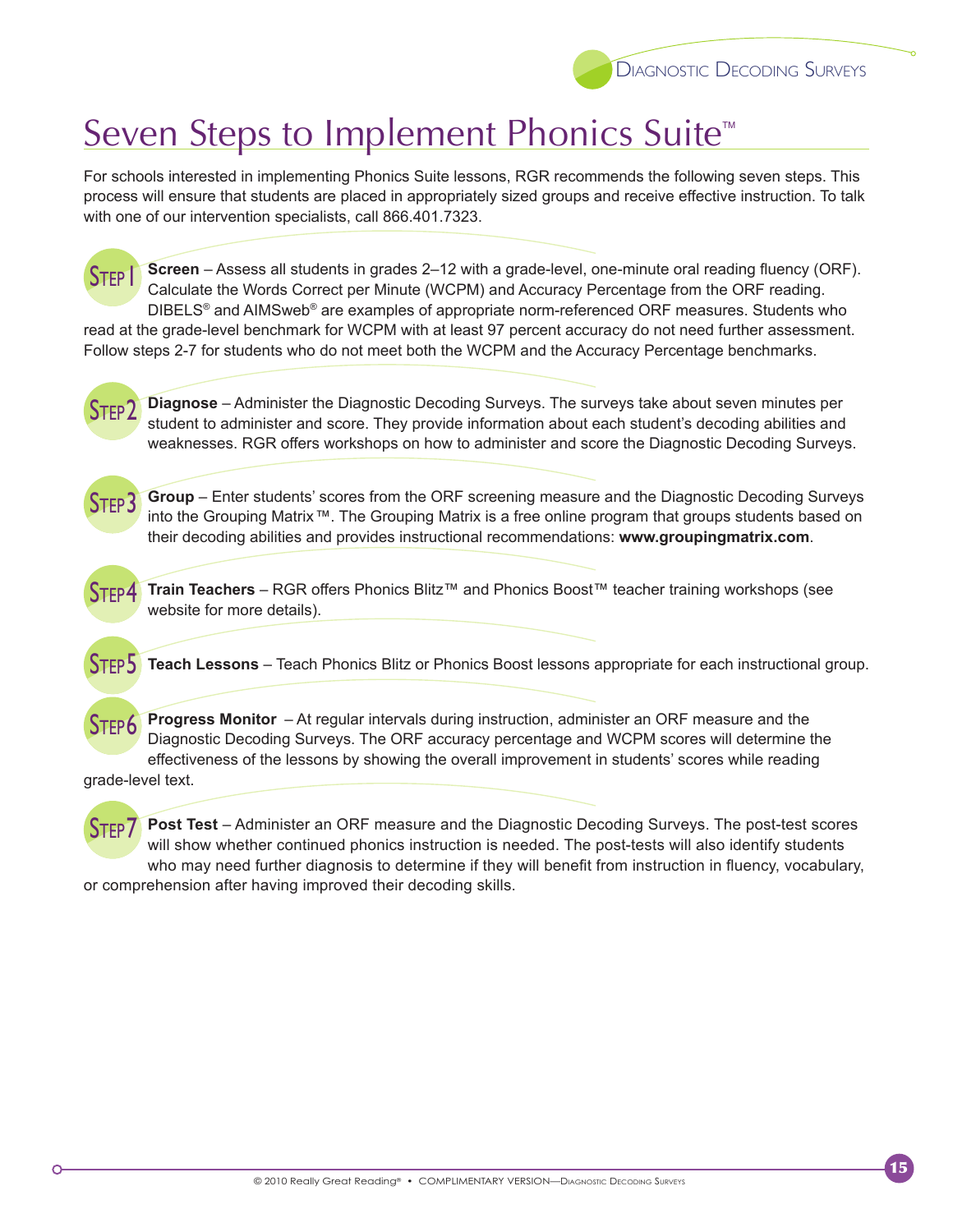|                        |                                                                         |        |               |                                   |                |                                                  |                                                                        | RECORDING FORM <b>A</b> |                          |
|------------------------|-------------------------------------------------------------------------|--------|---------------|-----------------------------------|----------------|--------------------------------------------------|------------------------------------------------------------------------|-------------------------|--------------------------|
|                        |                                                                         |        |               | <b>BEGINNING</b>                  |                |                                                  |                                                                        |                         |                          |
|                        |                                                                         |        |               |                                   |                | <b>Error Grid</b>                                |                                                                        |                         |                          |
| Sight Words            | <b>Real Words</b><br>$\frac{1}{2}$ see<br>2 one<br>3 they               | No Try | Sight<br>Word | <b>Observations</b>               |                | $\Box$ Reads sound by sound,<br>then blends word | Check the appropriate boxes:<br><b>OD</b> Possible b/d or b/p reversal | $\Box$ Slow             | $\Box$ Quick to<br>guess |
|                        | 4 you                                                                   |        |               | Sound<br><b>Added or</b>          |                | Consonant                                        | <b>Short</b><br>Vowel                                                  |                         |                          |
|                        | 5 are                                                                   |        | <b>NA</b>     | Omitted                           | <b>Initial</b> | <b>Final</b>                                     |                                                                        |                         |                          |
|                        | $6$ rag<br>7 lid                                                        |        | <b>NA</b>     |                                   |                |                                                  |                                                                        |                         |                          |
| CVC Words              | 8 dot                                                                   |        | <b>NA</b>     |                                   |                |                                                  |                                                                        | Consonant<br>Digraph:   |                          |
|                        | <sup>9</sup> hum                                                        |        | <b>NA</b>     |                                   |                |                                                  |                                                                        | ch, sh, ck,<br>wh, th   |                          |
|                        | 10 <b>bet</b>                                                           |        | <b>NA</b>     |                                   |                |                                                  |                                                                        | Letters qu              |                          |
|                        | $11$ rich                                                               |        | <b>NA</b>     |                                   |                | <b>NA</b>                                        |                                                                        |                         |                          |
|                        | 12 shop                                                                 |        | <b>NA</b>     |                                   | <b>NA</b>      |                                                  |                                                                        |                         |                          |
| l Vowels<br>Digraphs & | $13$ tack                                                               |        | <b>NA</b>     |                                   |                | <b>NA</b>                                        |                                                                        |                         |                          |
| Short                  | 14 quit                                                                 |        | <b>NA</b>     |                                   | <b>NA</b>      |                                                  |                                                                        |                         |                          |
|                        | $15$ moth                                                               |        | <b>NA</b>     |                                   |                | <b>NA</b>                                        |                                                                        |                         | <b>Blend</b>             |
|                        | 16 dust                                                                 |        | <b>NA</b>     |                                   |                |                                                  |                                                                        | <b>NA</b>               |                          |
| <b>Short Vowels</b>    | 17 step                                                                 |        | <b>NA</b>     |                                   |                |                                                  |                                                                        | <b>NA</b>               |                          |
| <b>Blends &amp;</b>    | 18 trip                                                                 |        | <b>NA</b>     |                                   |                |                                                  |                                                                        | <b>NA</b>               |                          |
|                        | 19 pond                                                                 |        | <b>NA</b>     |                                   |                |                                                  |                                                                        | <b>NA</b>               |                          |
|                        | 20 <b>brag</b>                                                          |        | <b>NA</b>     |                                   |                |                                                  |                                                                        | <b>NA</b>               |                          |
|                        | Sentences (irregularly spelled sight words are in italics)              |        |               |                                   |                |                                                  |                                                                        |                         |                          |
|                        | hid<br>$21-26$ The<br>cat<br>in<br>box.<br>$\boldsymbol{a}$             |        |               |                                   |                |                                                  |                                                                        | <b>NA</b>               | <b>NA</b>                |
|                        | $27 - 35$ The<br>fresh fish <i>is</i> still on <i>the</i> wet<br>grass. |        |               |                                   |                |                                                  |                                                                        |                         |                          |
|                        |                                                                         |        |               |                                   |                |                                                  |                                                                        |                         |                          |
|                        | 36-42 Six flat shells<br>were in my bath.                               |        |               |                                   |                |                                                  |                                                                        |                         |                          |
|                        | <b>Nonsense Words</b>                                                   |        |               |                                   |                |                                                  |                                                                        |                         |                          |
|                        | 43 vop                                                                  |        | <b>NA</b>     |                                   |                |                                                  |                                                                        | <b>NA</b>               | <b>NA</b>                |
| CVC                    | 44 yud                                                                  |        | <b>NA</b>     |                                   |                |                                                  |                                                                        | <b>NA</b>               | <b>NA</b>                |
|                        | 45 zin                                                                  |        | <b>NA</b>     |                                   |                |                                                  |                                                                        | <b>NA</b>               | <b>NA</b>                |
|                        | 46 <b>keb</b>                                                           |        | <b>NA</b>     |                                   |                |                                                  |                                                                        | <b>NA</b>               | <b>NA</b>                |
|                        | 47 shap                                                                 |        | <b>NA</b>     |                                   | <b>NA</b>      |                                                  |                                                                        |                         | <b>NA</b>                |
| <b>Digraphs</b>        | 48 thid                                                                 |        | <b>NA</b>     |                                   | <b>NA</b>      |                                                  |                                                                        |                         | <b>NA</b>                |
|                        | 49 chut                                                                 |        | <b>NA</b>     |                                   | <b>NA</b>      |                                                  |                                                                        |                         | <b>NA</b>                |
|                        | 50 weck<br><b>Words Read Correctly</b><br><b>Error Column Totals</b>    |        | <b>NA</b>     |                                   |                | <b>NA</b>                                        |                                                                        |                         | <b>NA</b>                |
|                        | (out of 50 total)                                                       |        |               | Sound                             |                |                                                  |                                                                        |                         |                          |
|                        |                                                                         | No Try | Sight<br>Word | <b>Added</b> or<br><b>Omitted</b> | <b>Initial</b> | Final<br>Consonant                               | <b>Short</b><br>Vowel                                                  | Digraph &<br>Letters qu | <b>Blend</b>             |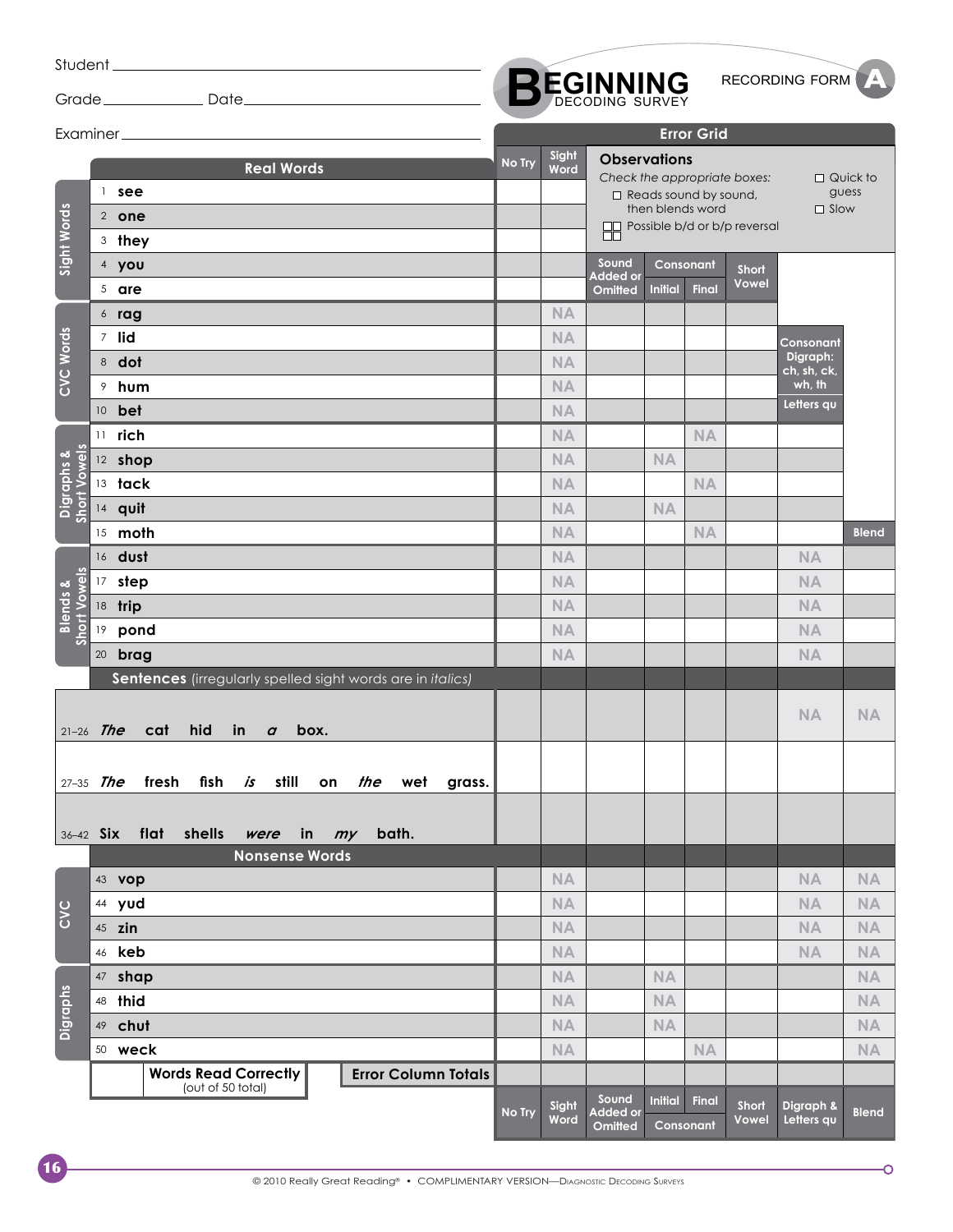Student<sub>\_\_\_\_\_\_\_\_\_\_\_\_\_</sub>

Date\_



|                          |                 |                            |        |                                            |                |                    | <b>Error Grid</b>     |                             |                                        |                          |
|--------------------------|-----------------|----------------------------|--------|--------------------------------------------|----------------|--------------------|-----------------------|-----------------------------|----------------------------------------|--------------------------|
|                          |                 |                            | No Try | Sound<br><b>Added or</b>                   |                | Consonant          | <b>Short</b><br>Vowel | Consonant<br>Digraph:       | <b>Observations</b>                    | Check the appropriate    |
|                          |                 | <b>Nonsense Words</b>      |        | <b>Omitted</b>                             | <b>Initial</b> | <b>Final</b>       |                       | sh, ch, th, ph<br>Trigraph: | boxes:<br>Reads sound                  |                          |
|                          |                 | 1 fut                      |        |                                            |                |                    |                       | dge, tch                    | blends word                            | by sound, then           |
|                          |                 | 2 shab                     |        |                                            | NA             |                    |                       |                             | $\Box$ Possible b/d or<br>b/p reversal |                          |
|                          |                 | 3 thox                     |        |                                            | <b>NA</b>      |                    |                       |                             | $\Box$ Quick to guess                  |                          |
|                          |                 | 4 lutch                    |        |                                            |                | <b>NA</b>          |                       |                             | $\Box$ Slow                            |                          |
| One Syllable & One Vowel |                 | 5 phim                     |        |                                            | <b>NA</b>      |                    |                       |                             | <b>Blend</b>                           |                          |
|                          |                 | 6 gred                     |        |                                            |                |                    |                       | <b>NA</b>                   |                                        |                          |
|                          |                 | 7 strob                    |        |                                            |                |                    |                       | <b>NA</b>                   |                                        | <b>Advanced</b>          |
|                          |                 | 8 misp                     |        |                                            |                |                    |                       | <b>NA</b>                   |                                        | Vowel                    |
| <b>ED</b>                |                 | 9 yume                     |        |                                            |                |                    | <b>NA</b>             | <b>NA</b>                   | <b>NA</b>                              |                          |
|                          |                 | 10 weag                    |        |                                            |                |                    | <b>NA</b>             | <b>NA</b>                   | <b>NA</b>                              |                          |
|                          |                 | 11 jaib                    |        |                                            |                |                    | <b>NA</b>             | <b>NA</b>                   | <b>NA</b>                              |                          |
|                          |                 | 12 soam                    |        |                                            |                |                    | <b>NA</b>             | <b>NA</b>                   | <b>NA</b>                              |                          |
|                          |                 | 13 foom                    |        |                                            |                |                    | <b>NA</b>             | <b>NA</b>                   | <b>NA</b>                              |                          |
| <b>Vowel Teams</b>       |                 | 14 vawk                    |        |                                            |                |                    | <b>NA</b>             | <b>NA</b>                   | <b>NA</b>                              |                          |
|                          |                 | 15 soid                    |        |                                            |                |                    | <b>NA</b>             | <b>NA</b>                   | <b>NA</b>                              |                          |
|                          |                 | 16 zout                    |        |                                            |                |                    | <b>NA</b>             | <b>NA</b>                   | <b>NA</b>                              |                          |
|                          |                 | 17 foy                     |        |                                            |                | <b>NA</b>          | <b>NA</b>             | <b>NA</b>                   | <b>NA</b>                              |                          |
|                          |                 | 18 fird                    |        |                                            |                |                    | <b>NA</b>             | <b>NA</b>                   | NA                                     |                          |
| Vowel + R                | 19 <sup>°</sup> | gorf                       |        |                                            |                |                    | <b>NA</b>             | <b>NA</b>                   | <b>NA</b>                              |                          |
|                          |                 | 20 <b>lerm</b>             |        |                                            |                |                    | <b>NA</b>             | <b>NA</b>                   | <b>NA</b>                              |                          |
|                          |                 | <b>Error Column Totals</b> |        |                                            |                |                    |                       |                             |                                        |                          |
|                          |                 |                            | No Try | Sound<br><b>Added or</b><br><b>Omitted</b> | <b>Initial</b> | Final<br>Consonant | <b>Short</b><br>Vowel | Digraph<br>& Trigraph       | <b>Blend</b>                           | <b>Advanced</b><br>Vowel |



**Words Read Correctly (out of 30 total)**